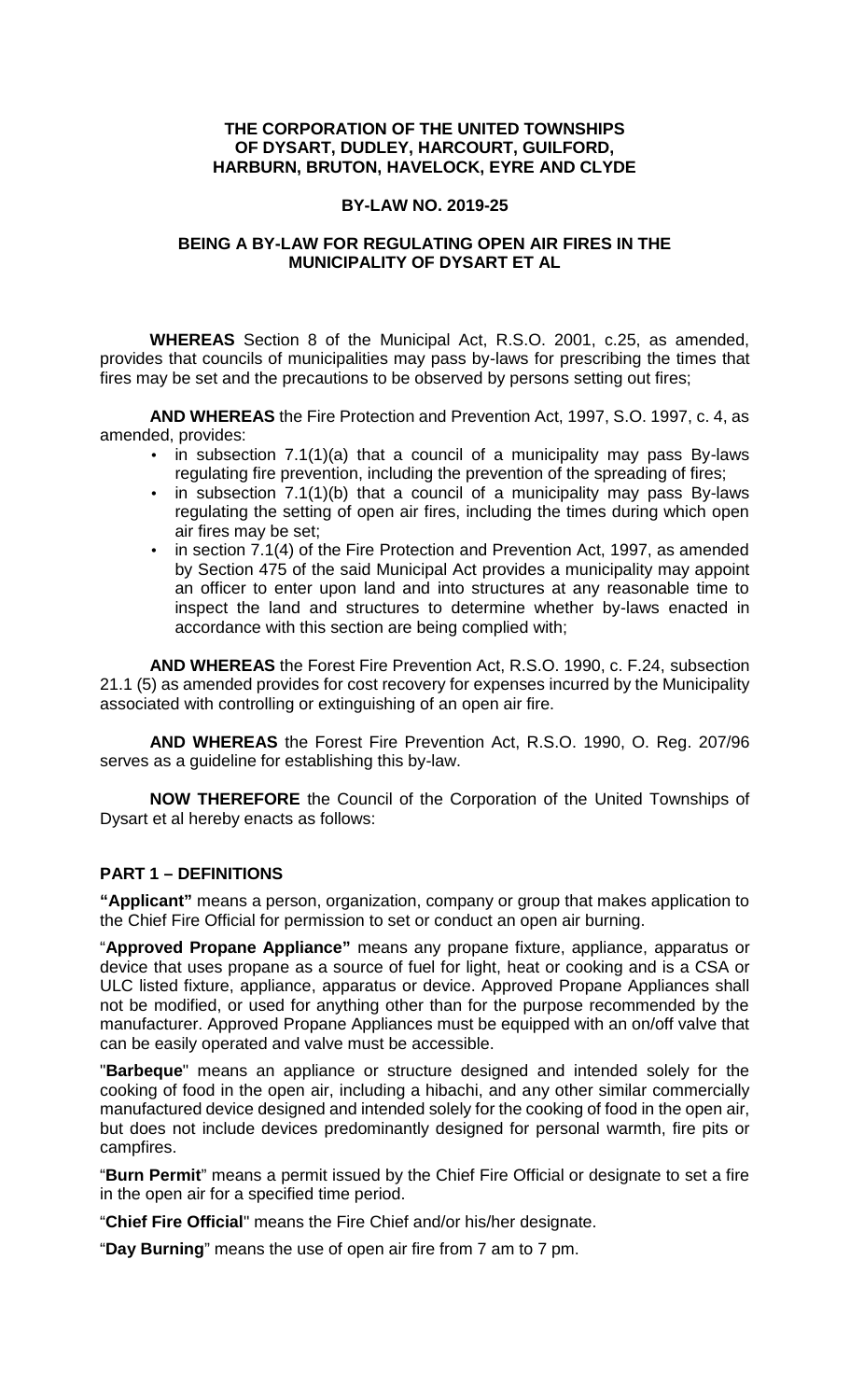"**Fire Ban**" Temporary measure put in place by municipality or MNRF to restrict open air fires when extreme fire conditions may exist. This measure is put into place in order to help prevent human caused fires.

"**Fire Pit**" means a fire burn area specifically designed for open air fires.

"**Municipality**" means the Corporation of the Municipality of Dysart et al and the geographic area thereof.

"**Non-Combustible Surface**" is bare rock, mineral soil, or other non-combustible material extending at least two metres in all directions from outer edge of fire or appliance.

"**Noxious Materials**" includes, but is not limited to petroleum products, tires, plastics, rubber products, drywall, tar, asphalt products, pressure treated lumber and creosotetreated wood.

"**Open Air Fire**" means any fire or burning practice, either flaming or smouldering, conducted outside a building. This includes but is not limited to a campfire, bonfire, charcoal barbecue, fires in burn barrels, an incinerator or a recreational fireplace, an outside wood burning furnace or a stove.

"**Owner**" means the registered owner of the land on which the open air fire occurs, and includes a trustee acting on behalf of the registered owner, the estate of a registered owner and a person with a leasehold interest in the land;

"**Responsible Person**" means any adult person (18 years of age or older) who, in the opinion of the Chief Fire Official or his designate, is capable of exercising the required judgment and who is capable of performing the necessary actions to control a fire and prevent its unwanted spread.

"**Smog Alert**" means an alert issued by the Ministry of the Environment with respect to air quality.

"**Spark arrester**" is a device which prevents the emission of flammable debris from a chimney, usually a fine metal mesh or grid with holes not larger than 6mm.

"**Yard Waste**" includes but is not limited to grass, leaves, trees, brush trimmings, spent flowers, garden plants, weeds, pine needles, hay, straw and sawdust.

## **PART 2 – GENERAL PROVISIONS**

- **2.1** No person shall set, maintain, or cause to be set or maintained, Open Air Fire except as authorized by this By-law.
- **2.2** No person shall set, maintain, or cause to be set or maintained, Open Air Fire on any roadway, highway, park, easement, beach, or other public property owned or operated by the Municipality of Dysart et al without prior permission from the Municipality.
- **2.3** No person shall set, maintain, or cause to be set or maintained, Open Air Fire between the hours of 7am and 7pm and between the dates of April 1<sup>st</sup> to October 31<sup>st</sup> except as permitted under Part 6 or unless a burn permit has been issues as outlined in Part 3.
- **2.4** Every person setting, permitting to be set, maintaining, or permitting to be maintained, an Open Air Fire shall comply with the following conditions:

a) a responsible person is available and in attendance at all times until the fire is completely extinguished,

b) the material is burned in a single pile that is less than two (2) metres in diameter and less than two (2) metres high,

- c) only burn wood or by-products of wood,
- d) not burn noxious materials,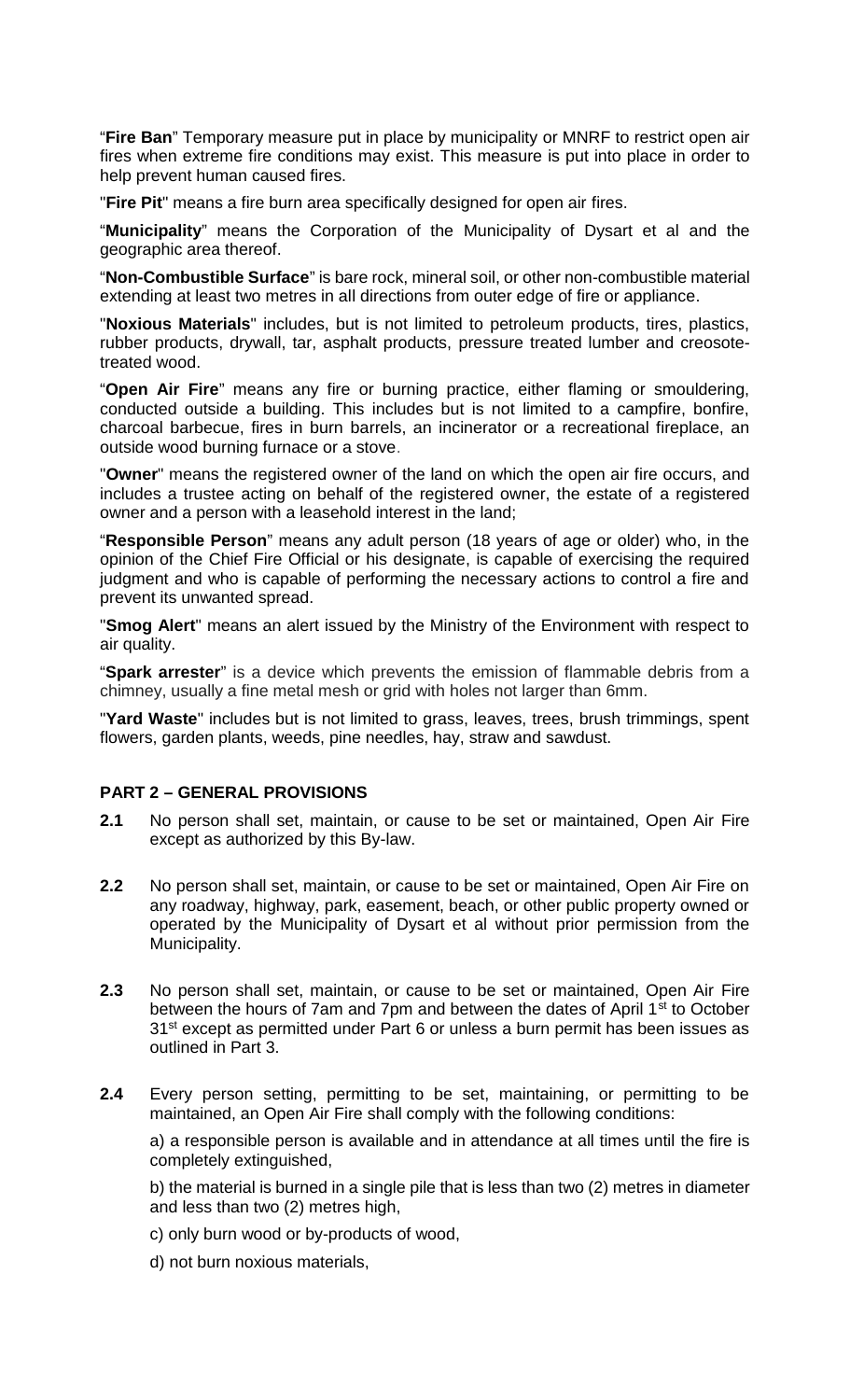e) fire must be at least three (3) metres from combustible materials, property line, buildings, fences, trees and roadway,

f) the responsible person has tools and/or extinguishing agent adequate to contain and completely extinguish the fire,

g) the fire must be completely extinguished before the burn site is vacated.

**2.5** No open air fire shall be set or maintained when the wind is in such direction or intensity so as to cause any or all of the following:

a) a decrease in visibility on any highway or roadway,

b) a rapid spread of fire through grass or a brush area,

c) wind speed, as reported by Environment Canada for the Haliburton County area is in excess of 30 km/hr.

**2.6** Burning will not be permitted during the following conditions:

a) if it is foggy and/or,

- b) if a Smog Alert has been declared.
- **2.7** The responsible person allows, at any reasonable time, an Officer to inspect the location or proposed location of the Open Air Burning.
- **2.8** Only one fire may be permitted at any one time, on one property, unless there is sufficient space, supervisory personnel, fire extinguishing capability and the Chief Fire Official has approved more than one fire.
- **2.9** The Chief Fire Official may, upon application, approve the setting of any fire subject to the fire being supervised by the Chief Fire Official of the Municipality or a designate.

## **PART 3 – OPEN AIR FIRES FOR COOKING OR WARMTH**

- **3.1** Open Air Fires may be set between the hours of 7am and 7pm and between the dates of April 1<sup>st</sup> to October 31<sup>st</sup>, when such burning consists of a small confined fire, supervised at all times and is used to cook food on a grill or a barbecue, or is for personal warmth. In addition to the provisions of this by-law an open air fire for cooking and/or warmth must be:
	- a) smaller than .6 meters in diameter,
	- b) must comply with all conditions of this Bylaw,
	- c) must be confined within a fire pit or appliance,
	- d) must be completely extinguished when cooking is complete,
	- e) fires for cooking and warmth are not permitted during a fire ban.

#### **PART 4 - BURN PERMITS**

**4.1** The Municipality may issue written burn permits, as outlined in Schedule "A" attached, to property owners or to authorized agents, permitting a responsible person to burn approved materials between the hours of 7am and 7pm and between the dates of April 1<sup>st</sup> to October 31<sup>st</sup> under the following conditions:

a) a responsible person is available and in attendance at all times until the fire is completely extinguished,

b) the material is burned in a single pile that is less than three (3) metres in diameter and less than three (3) metres high,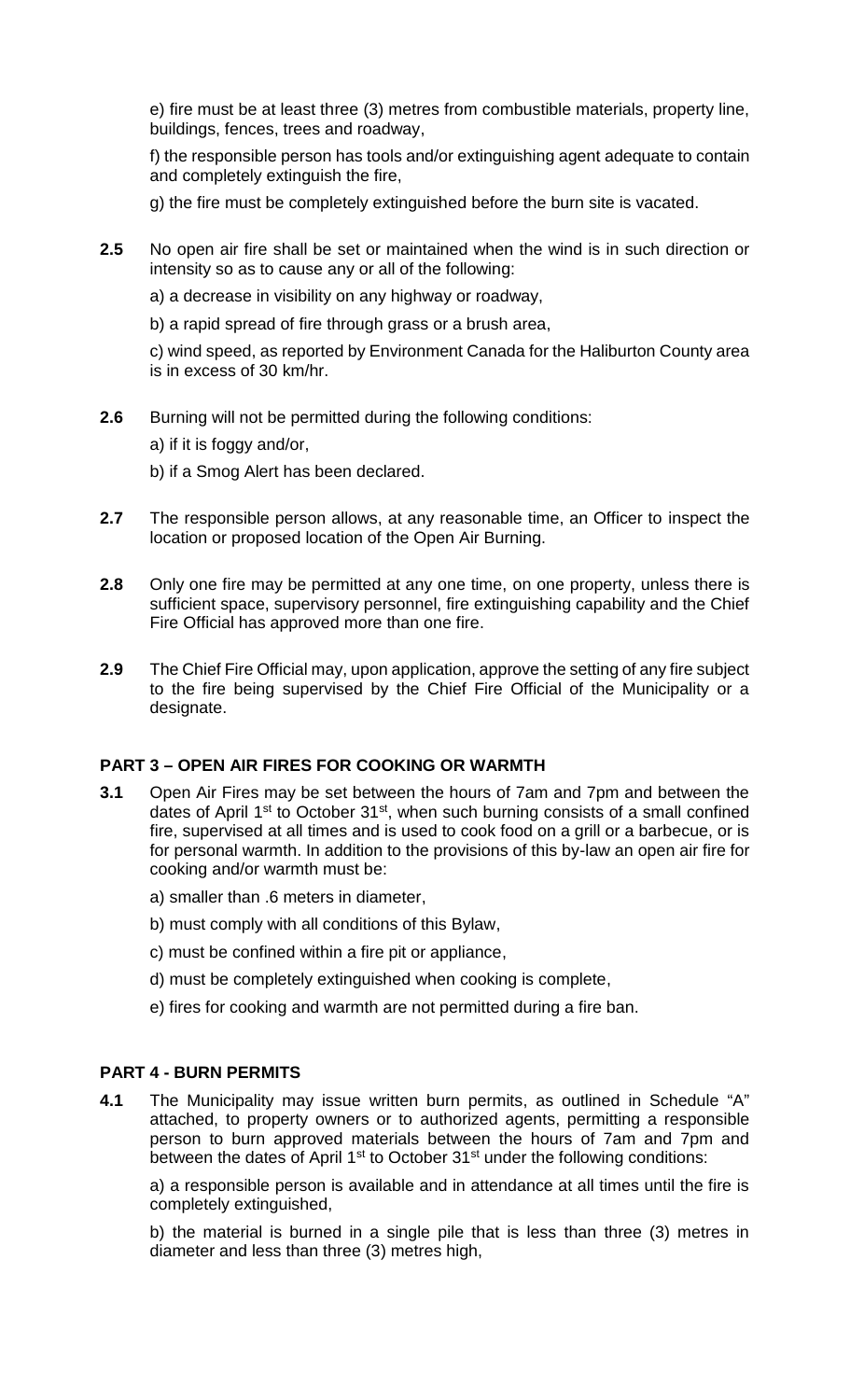c) fire must be located a safe distance from combustible materials, property line, buildings, fences, trees and roadway,

- d) only burn wood or by-products of wood,
- e) not burn noxious materials,

f) the person tending the fire has tools and/or extinguishing agent adequate to contain and completely extinguish the fire,

g) the fire must be completely extinguished before the burn site is vacated.

- **4.2** Except for provision 2.4 (b), all conditions of this by-law apply when a burn permit is issued.
- **4.3** Burn permits must be approved by the Chief Fire Official prior to open air fire commencing. An inspection of the burn site may be required prior to burn permit approval**.**
- **4.4** Burn permits may have additional restrictions as imposed by the Chief Fire Official.
- **4.5** Burn permits must have an expiry date.
- **4.6** Burn permits are not transferable. Only the Person or Persons to whom the Burn Permit has been issued or such other Person or Persons as has been designated on the Burn Permit shall be permitted to burn and such Persons must be present at the burn site at all times until the fire has been completely extinguished.
- **4.7** Every person and property owner who applies for and receives a Burn Permit acknowledges having read and understood the rules specified in this By-law and assumes all responsibility and liability in connection with the open air fire burning Permit.
- **4.8** A Burn Permit may be cancelled without refund or suspended at any time by the Chief Fire Official and immediately upon receiving of such cancellation or Suspension, the permit holder shall extinguish any fire started under the permit.
- **4.9** Fees associated with obtaining a burn permit are payable to the Municipality of Dysart et al as per established Municipality of Dysart et al fees bylaw.
- **4.10** Burn Permits are **not** valid on Saturday, Sunday or Holiday Mondays.

## **PART 5 - FIRE BAN**

- **5.1** No person shall set, maintain or cause to be set or maintained Open Air Fire, even if a Burn Permit has been issued under this By-law, when a fire ban has been issued by the Chief Fire Official.
- **5.2** Wood fueled boilers utilized as a heat source are exempt from a Fire Ban if;
	- a) boiler is located on a non-combustible surface,
	- b) open flame is contained in a firebox within the boiler,
	- c) chimney has a spark arrester in the cap.
- **5.3** Approved propane appliances may be used during a fire ban if;
	- a) appliance can be easily turned off,
	- b) appliance is on a non-combustible surface,
	- c) appliance is monitored by a responsible person.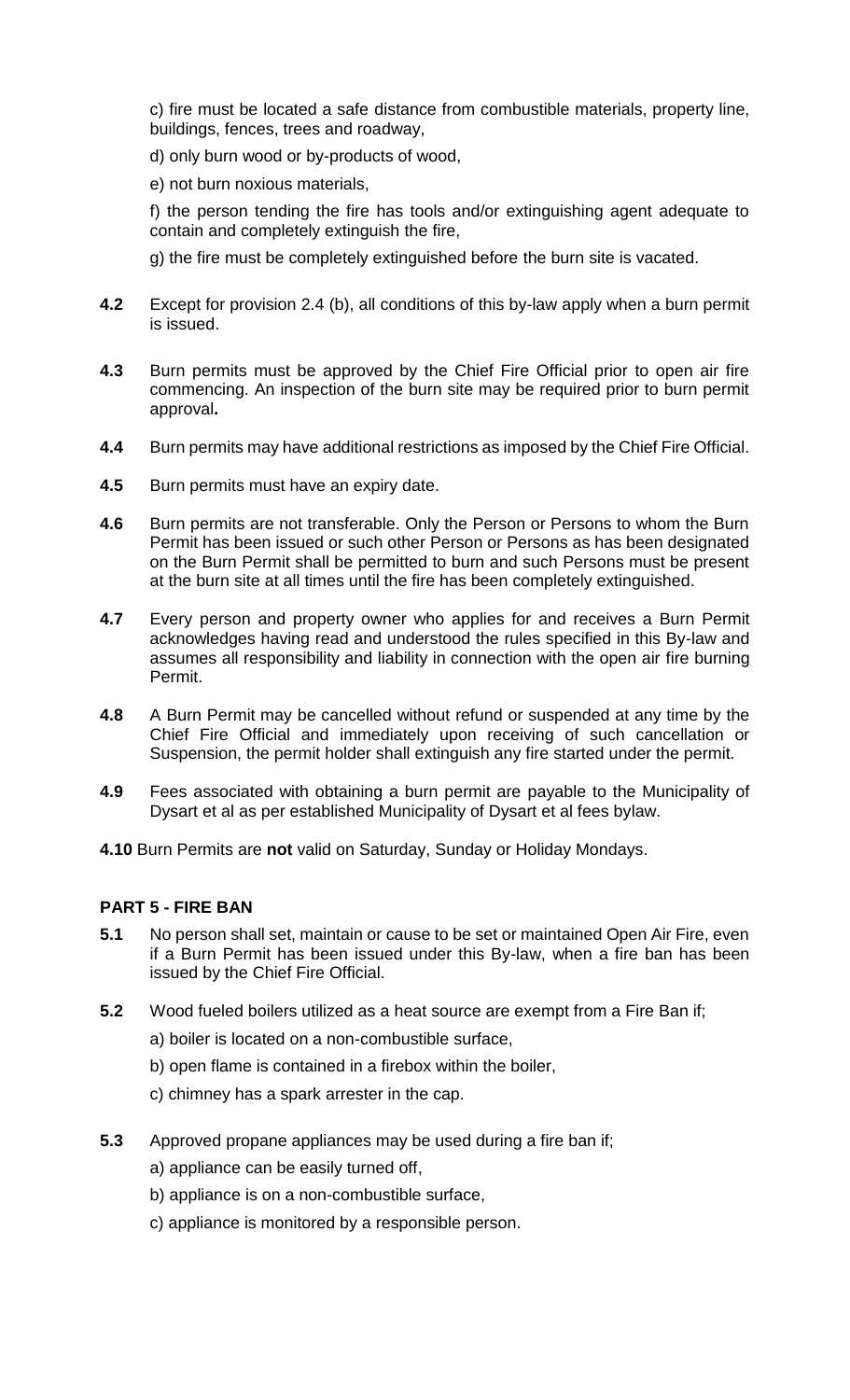## **PART 6 – PENALTIES AND COSTS**

**6.1** Any person and/or owner setting, maintaining or allowing to be set or maintained, an open air fire and in contravention of the terms of this by-law shall:

a) be responsible for any damages to property or person occasioned by said fire, and;

b) be liable for the cost of any firefighting equipment and personnel attending and/or extinguishing said fire, including aid from neighbouring departments, as per established Municipality of Dysart et al fees bylaw, and;

c) be liable for any costs or expenses owed by the Municipality to the crown (MNRF) for controlling or extinguishing said fire.

- **6.2** The Chief Fire Official is authorized to order any person to extinguish any fire or to cause such a fire to be extinguished when there is a breach of any of the provisions of this By-law or where, in his sole discretion, there is a danger of such fire spreading or otherwise endangering life, health or property and the person shall comply with any such order.
- **7.1** THAT this By-law shall be in full force and effect upon the date of passing.
- **7.2** THAT By-law 2015-30 be and is hereby repealed.

READ a first second and third time, passed, signed and the Corporate Seal attached hereto this 26<sup>th</sup> day of March, 2019.

> \_\_\_\_\_\_\_\_\_\_\_\_\_\_\_\_\_\_\_\_\_\_\_\_\_\_\_\_ MAYOR: Andrea Roberts

> \_\_\_\_\_\_\_\_\_\_\_\_\_\_\_\_\_\_\_\_\_\_\_\_\_\_\_\_ CLERK: Cheryl Coulson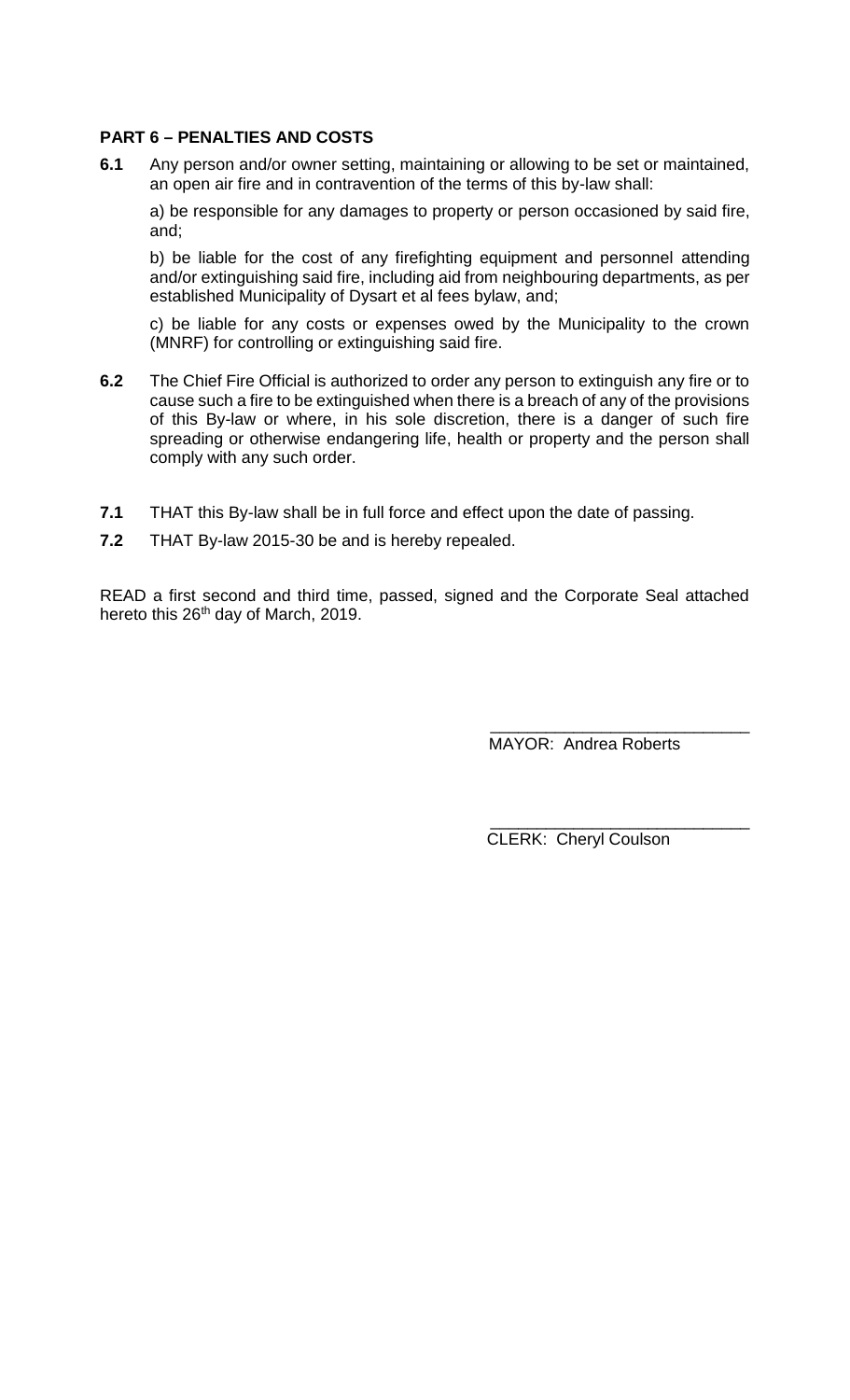#### **SCHEDULE "A" TO BY-LAW NO. 2019-25 OF THE MUNICIPALITY OF DYSART ET AL**



**Municipality of Dysart et al www.dysartetal.ca Dysart Fire Department Administration: 705-457-2126 Emergency: 911**

## **DAILY BURN PERMIT FOR OPEN AIR FIRES**

| Permission is hereby granted to:            |  |
|---------------------------------------------|--|
|                                             |  |
|                                             |  |
|                                             |  |
| For the purpose of having an Open Air Fire: |  |
|                                             |  |
|                                             |  |
|                                             |  |
|                                             |  |
|                                             |  |
|                                             |  |
|                                             |  |
|                                             |  |

#### **THE APPLICANT AGREES TO COMPLY WITH THE PROVISIONS OF BY-LAW NO. 2019-25 AND AGREES TO ASSUME ALL RESPONSIBILITY FOR ANY DAMAGES OCCURRING FROM THE FIRE FOR WHCH THIS PERMIT IS ISSUED**

**\_\_\_\_\_\_\_\_\_\_\_\_\_\_\_\_\_\_\_\_\_\_\_\_\_\_\_\_\_\_\_\_\_\_\_\_\_ \_\_\_\_\_\_\_\_\_\_\_\_\_\_\_\_\_\_\_\_\_\_\_\_\_\_\_\_\_**

**\_\_\_\_\_\_\_\_\_\_\_\_\_\_\_\_\_\_\_\_\_\_\_\_\_\_\_\_\_\_\_\_\_\_\_\_\_ \_\_\_\_\_\_\_\_\_\_\_\_\_\_\_\_\_\_\_\_\_\_\_\_\_\_\_\_**

**Signature of Applicant Date**

**Chief Fire Official or Designate Date**